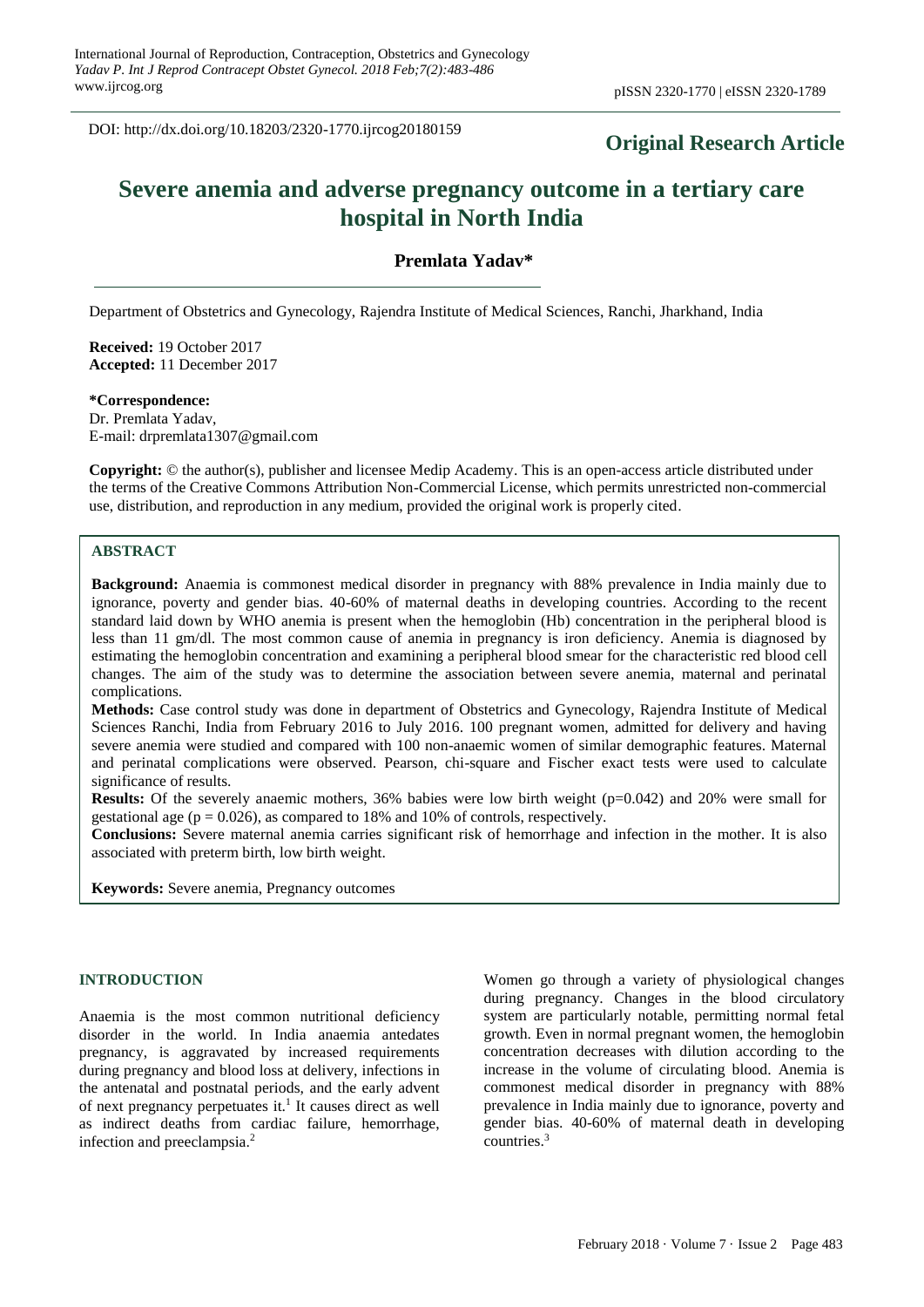Pregnant women with significant anemia may have an increased risk for poor pregnancy outcomes, particularly if they are anemic in the first trimester.<sup>4</sup> It carries a lot of threats to the mother as well as baby.<sup>5</sup>

Studies have shown that iron deficiency is the major cause of anaemia followed by folate deficiency. In recent years, the contribution of Vitamin B12 deficiency has been highlighted.<sup>6</sup> Data are inadequate to determine the extent to which maternal anemia might contribute to maternal mortality.<sup>7</sup>

Anaemia is very often asymptomatic in pregnancy, with the diagnosis being made on routine screening.<sup>8</sup> It is defined by WHO as hemoglobin level less than 11 grams % in pregnancy. It is divided into three degrees

- Mild degree  $(9.0-10.9 \text{ gm\%})$ ,
- Moderate degree (7.0-8.9 gm%) and
- Severe degree (<7.0 gm%).

Current knowledge indicates that iron deficiency anemia in pregnancy is a risk factor for preterm delivery and subsequent low birth weight, and possibly for inferior neonatal health<sup>9</sup>

This deserves further exploration because of the tendency of infants to develop complications. The aim of the study was to determine the association between severe anemia, maternal and perinatal complications.

#### **METHODS**

Case-control study was done at Department of Obstetrics and Gynecology, RIMS, Ranchi, India from February 2016 to July 2016. Study population of 200 (100 cases and 100 controls) were taken for the study.

All patients admitted for delivery with hb% <7g/dl were taken as inclusion criteria. Population having mild and moderate anemia  $(8-10 \text{ g/d})$ ,  $K/c/o$  hemogobinopathes like thalesemia, antipartum hemorrhage due to placenta previa, hemolytic anemia like SCD were excluded from the study.

100 pregnant women, admitted for delivery, having severe anemia were studied and compared with 100 nonanemic women of similar demographic features.

Detailed clinical history and menstrual history of the entire patient was taken. Thorough general and systemic examination of the patient was recorded.

All the routine investigation along with CBC, S. Ferritin, and Peripheral blood smear examination were done. Follow up of these patients was done for foetomaternal outcome. Maternal and perinatal complications were observed, pearson, chi-square and fischer exact tests were used to calculate significance of results.

#### **RESULTS**

There were 3040 deliveries at RIMS Ranchi, India. 2037 (67%) women had anaemia and 107 (3.5%) had severe anemia.

#### **Table 1: Characteristics of cases and controls of patients.**

| <b>Characteristics</b>       | <b>Cases</b>  | <b>Controls</b> |
|------------------------------|---------------|-----------------|
| <b>Booked</b>                | 24            | 64              |
| Unbooked                     | 76            | 36              |
| Emergency admission          | 80            | 52              |
| <b>OPD</b> admission         | 20            | 48              |
| $<$ 20 years                 | 14            | 10              |
| $>20$ years                  | 86            | 90              |
| Primigravida                 | 34            | 48              |
| Multigravida                 | 66            | 52              |
| Gestational age <37 weeks    | 34            | 16              |
| Gestational age $>37$ weeks  | 66            | 84              |
| Mean Hb%                     | $6.2 \pm 0.6$ | $11.6 \pm 0.6$  |
| Mean blood loss              | $427 + 386$   | $252 \pm 128$   |
| Blood transfusion <5 points  | 66            | 2               |
| Blood transfusion 1-5 points | 34            | 0               |
| No blood transfusion         | $\theta$      | 98              |
| Hospitalization <8 days      | 52            | 84              |
| Hospitalization >8 days      | 48            | 16              |

In the present study the proportion of cases were more among unbooked women (76%), emergency admission (80%), multigravida (66%). Most of the patients (86%) with anemia belonged to the age group more than 20 years of age. Majority of women (66%) with anemia belonged to gestational age more than 37 weeks. Need of blood transfusion was more among cases as compared to controls. Blood transfusion was done in 100 % cases as compared to only 2% controls needed blood transfusion. The mean hemoglobin in anemic patients was 6.2 g% which was significantly less as compared to the control group that was 11.6 g%. Duration of hospital stay of cases was more than controls. The duration of hospital stay was less than 8 days in 84% controls as compared to 56% cases while hospital stay was more than 8 days in 48% cases as compared to 16% in controls. Blood loss was higher in cases as compared to the controls. Blood loss was 427 ml in cases that was significantly more than that of controls that was 252 ml.

#### **Table 2: Distribution of cases according to PBF examination.**

| <b>PBF</b>              | <b>Cases</b> | <b>Controls</b> |
|-------------------------|--------------|-----------------|
| Dimorphic               | 8%           |                 |
| Macrocytic hypochromic  | 10%          |                 |
| Microcytic hypochromic  | 80%          |                 |
| Normocytic normochromic | 2%           | 100%            |

The most common type of anemia in the cases was microcytic hypochromic (80%) followed by macrocytic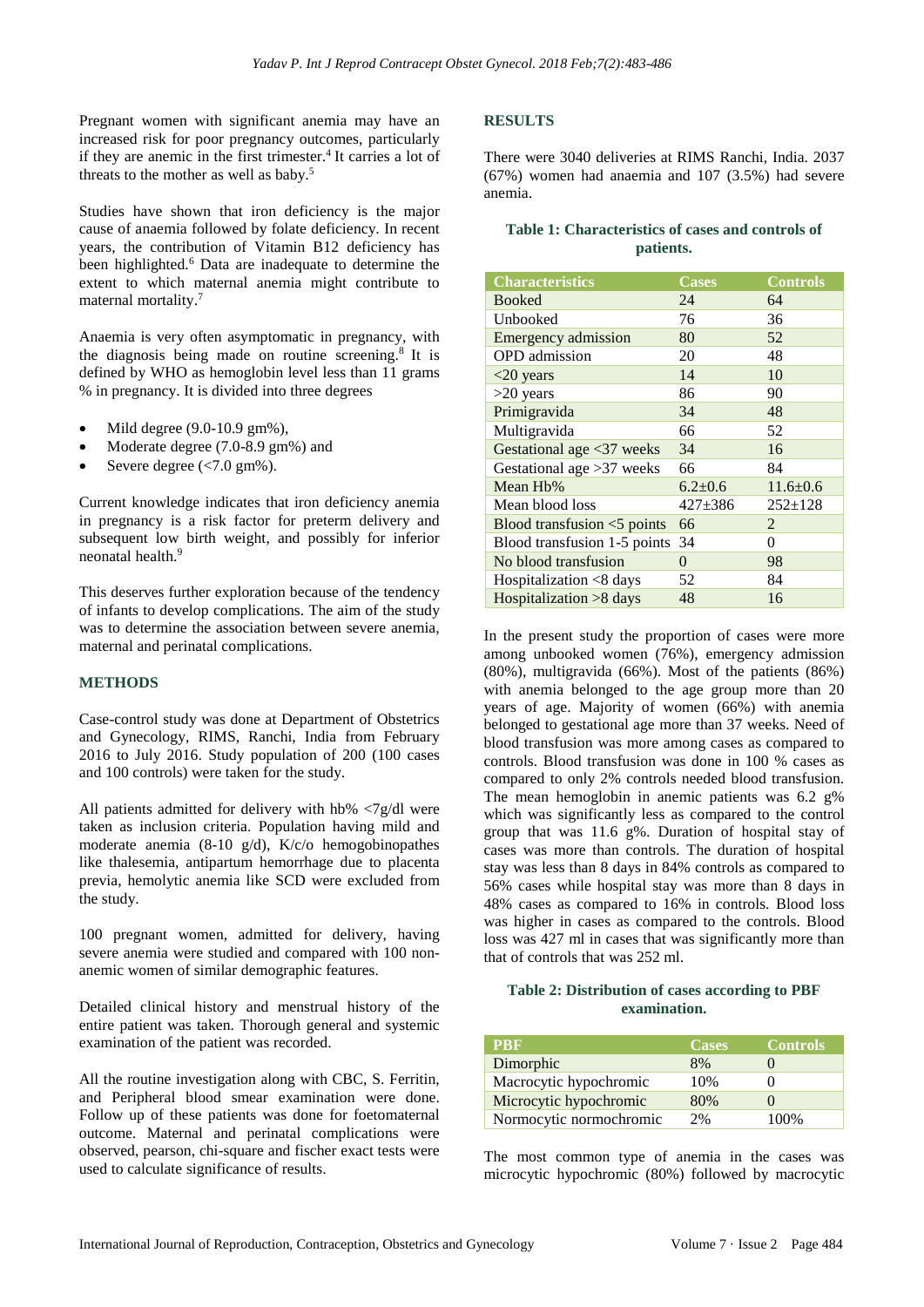hypochromic anemia (10%). The only type of anemia present in the control group was normocytic normochromic anemia.

|  |  |  | Table 3: Maternal complications. |
|--|--|--|----------------------------------|
|--|--|--|----------------------------------|

| <b>Complications</b>       | <b>Cases</b> |    | % Controls                  | $\frac{0}{0}$  | P<br>value |
|----------------------------|--------------|----|-----------------------------|----------------|------------|
| Abruption<br>placenta      | 10           | 10 | 6                           | 6              | 0.712      |
| Wound infection            | 18           | 18 | $\mathcal{D}_{\mathcal{L}}$ | $\mathfrak{D}$ | 0.02       |
| Preeclampsia               | 20           | 20 | 10                          | 10             | 0.026      |
| Sepsis                     | 10           | 10 | $\Omega$                    | 0              | 0.01       |
| <b>CHF</b>                 | 4            | 4  | $\theta$                    | $\Omega$       | 0.036      |
| Post-partum<br>haemorrhage | 34           | 34 | 4                           | 4              | 0.001      |
| Maternal<br>morbidity      | 48           | 48 | 10                          | 10             | 0.024      |
| Maternal death             | 8            | 8  | 0                           | 0              | 0.126      |

Placental abruption was more common in patients of anemia (10%) than in controls but that was not statistically significant. Almost all the complications were more common in anemic patients. Post-partum hemorrhage occurred in 34% (34) of cases as compared to 4% (4) of controls ( $p = 0.001$ ) and this was statistically significant. Frequency of infection of surgical wound was significantly more in 10% (10) in cases as compared to 2% (2) in controls ( $p = 0.002$ ) and this is also statistically significant. Sepsis and CHF were significantly more in cases as compared to controls and were statistically significant. Preeclampsia is more common among anemic patients (20% v/s 10%). Maternal morbidity was 48% (48) that was significantly higher in cases as compared to controls (10%) this is also statistically significant. Maternal mortality was more among cases (8%) but no mortality was observed in controls.

#### **Table 4: Perinatal complications.**

| <b>Complications Cases % Controls</b> |    |                             |    | $\frac{0}{0}$ | Р-<br>value |
|---------------------------------------|----|-----------------------------|----|---------------|-------------|
| Low birth<br>weight infant            | 36 | 36                          | 18 | 18            | 0.042       |
| Preterm birth                         | 34 | 34                          | 16 | 16            | 0.036       |
| <b>IUGR</b>                           | 20 | 20                          | 10 | 10            | 0.026       |
| <b>APGAR</b> score<br>-7              | 8  | 8                           | 4  | 4             | 0.67        |
| In-utero death                        | 2  | $\mathcal{D}_{\mathcal{L}}$ | 4  | 4             | 1           |
| Perinatal death                       | 4  |                             |    |               |             |

Preterm birth was approximately 2 times more common in cases as compared to controls and is statistically significant. Preterm birth was seen in 34% (34) cases and 16% (16) controls (p=0.036). Low birth babies and IUGR were 2 times more common in cases as compared to controls and was statistically significant. Of the severely anemic mothers, 36% (36) babies were low birth weight  $(p = 0.042)$  and 20% (20) were IUGR ( $p = 0.026$ ), as compared to 18% and 10% of controls, respectively. Perinatal death was seen in 4% (4) cases and none in controls ( $p = 0.036$ ).

#### **DISCUSSION**

Levy A et al concluded that the incidence of asphyxia (40%) and intrauterine growth retardation (38%) were significantly higher in anemic group as compared to normal haemoglobin.<sup>10</sup>

Kavle JA et al, found strong association of severe anemia with post-partum hemorrhage. Wandabwa J et al has also indicated chronic anemia as a predictor for postpartumhemorrhage.<sup>11</sup>

Karaflahin E, et al studied association between maternal anaemia and perinatal outcome at Gulhane Military Medical Academy, Department of Obstetrics and Gynecology, Ankara.<sup>12</sup>

Ali AAA, et al conducted retrospective case-control study at Kassala hospital, eastern Sudan. pregnant women with severe anemia (Hb)  $\langle 7 \text{ g/dl}, n = 303$ , who delivered from January 2008 to December 2010 with 2.3 times risk of LBW, 3.4 times risk of preterm, 4.3 times risk stillborns, concluded as greater the severity of the anaemia during pregnancy, the greater the risk of preeclampsia, preterm delivery, LBW and stillbirth.<sup>13</sup>

Abdel A et al concluded that the corrected risk for preeclampsia with severe anaemia was more (OR = 3.6,95% CI:1.4-9.1,  $P = 0.007$  as compared with women with no anaemia.<sup>14</sup>

Ghimire et al concluded that the frequency of low birth weight and Apgar score  $\langle 7/10 \rangle$  at birth was more in anemic group and the difference was statistically significant. Preeti J et al found a significant correlation between anaemia and development of preeclampsia, eclampsia, and preterm labour (P value  $< 0.05$ ).<sup>15</sup>

#### **CONCLUSION**

Severe maternal anaemia caries significant risk of hemorrhage, infection, morbidity and mortality in mother. It also associated with preterm birth, low birth weight and perinatal mortality.

*Funding: No funding sources*

*Conflict of interest: None declared Ethical approval: The study was approved by the Institutional Ethics Committee*

#### **REFERENCES**

1. Prema K, Neela KS, Ramlakshmi BA. Anaemia and adverse obstetric outcome. Nutr Rep Int. 1981;23:637-43.